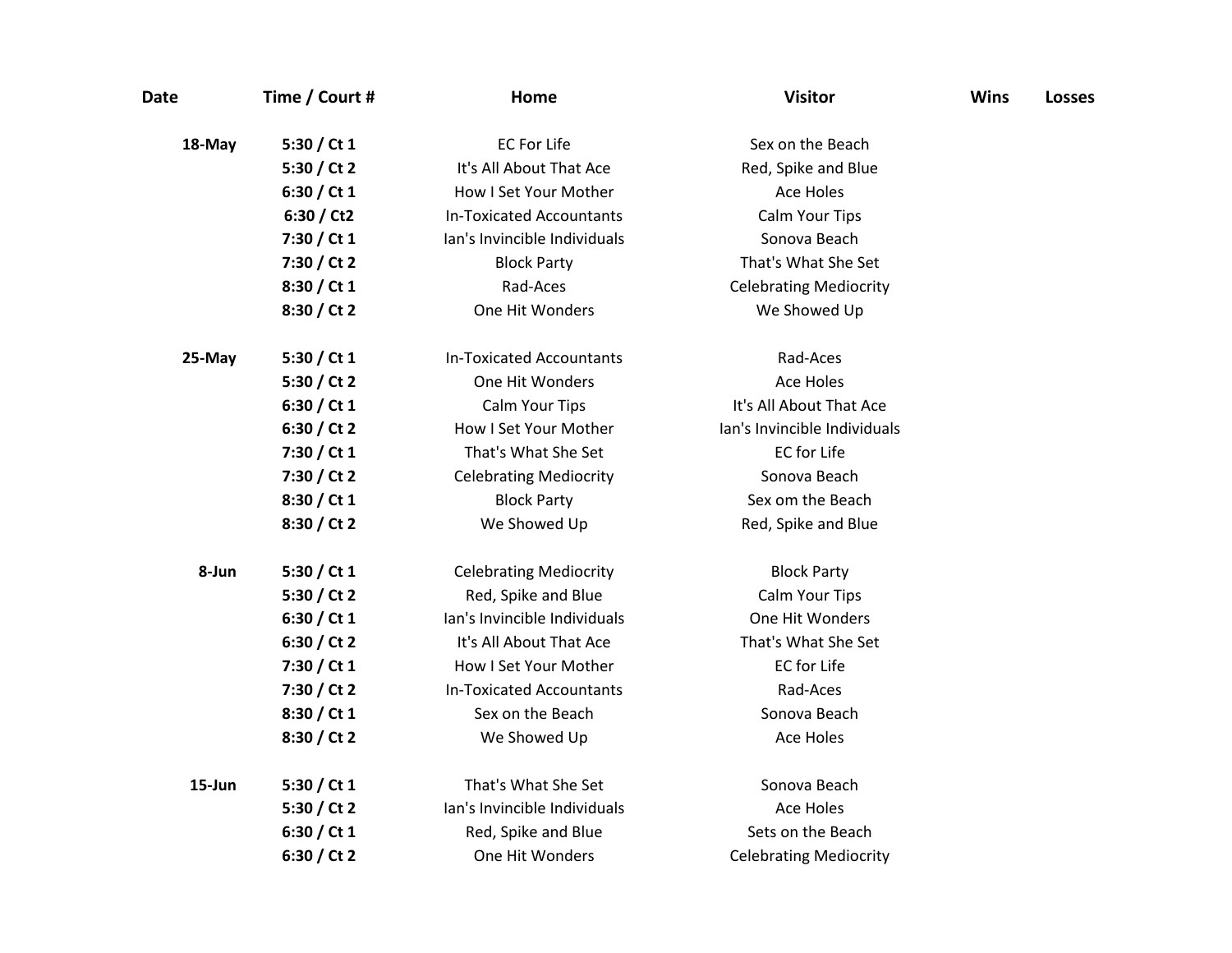|           | 7:30 / Ct 1   | Rad-Aces              | It's All About That Ace         |
|-----------|---------------|-----------------------|---------------------------------|
|           | 7:30 / Ct 2   | How I Set Your Mother | <b>Block Party</b>              |
|           | 8:30 / Ct 1   | EC for Life           | <b>In-Toxicated Accountants</b> |
|           | 8:30 / Ct2    | Calm Your Tips        | We Showed Up                    |
| 22-Jun    | 5:30 / Ct 1   |                       |                                 |
|           | 5:30 / Ct 2   |                       |                                 |
|           | 6:30 / Ct $1$ |                       |                                 |
|           | 6:30 / Ct 2   |                       |                                 |
|           | 7:30 / Ct 1   |                       |                                 |
|           | 7:30 / Ct 2   |                       |                                 |
|           | 8:30 / Ct 1   |                       |                                 |
|           | 8:30 / Ct 2   |                       |                                 |
| 29-Jun    | 5:30 / Ct $1$ |                       |                                 |
|           | 5:30 / Ct 2   |                       |                                 |
|           | 6:30 / Ct 1   |                       |                                 |
|           | 6:30 / Ct 2   |                       |                                 |
|           | 7:30 / Ct 1   |                       |                                 |
|           | 7:30 / Ct 2   |                       |                                 |
|           | 8:30 / Ct 1   |                       |                                 |
|           | 8:30 / Ct 2   |                       |                                 |
| $13$ -Jul | 5:30 / Ct 1   |                       |                                 |
|           | 5:30 / Ct 2   |                       |                                 |
|           | 6:30 / Ct 1   |                       |                                 |
|           | 6:30 / Ct 2   |                       |                                 |
|           | 7:30 / Ct 1   |                       |                                 |
|           | 7:30 / Ct 2   |                       |                                 |
|           | 8:30 / Ct 1   |                       |                                 |
|           | 8:30 / Ct 2   |                       |                                 |
| $20$ -Jul | 5:30 / Ct 1   |                       |                                 |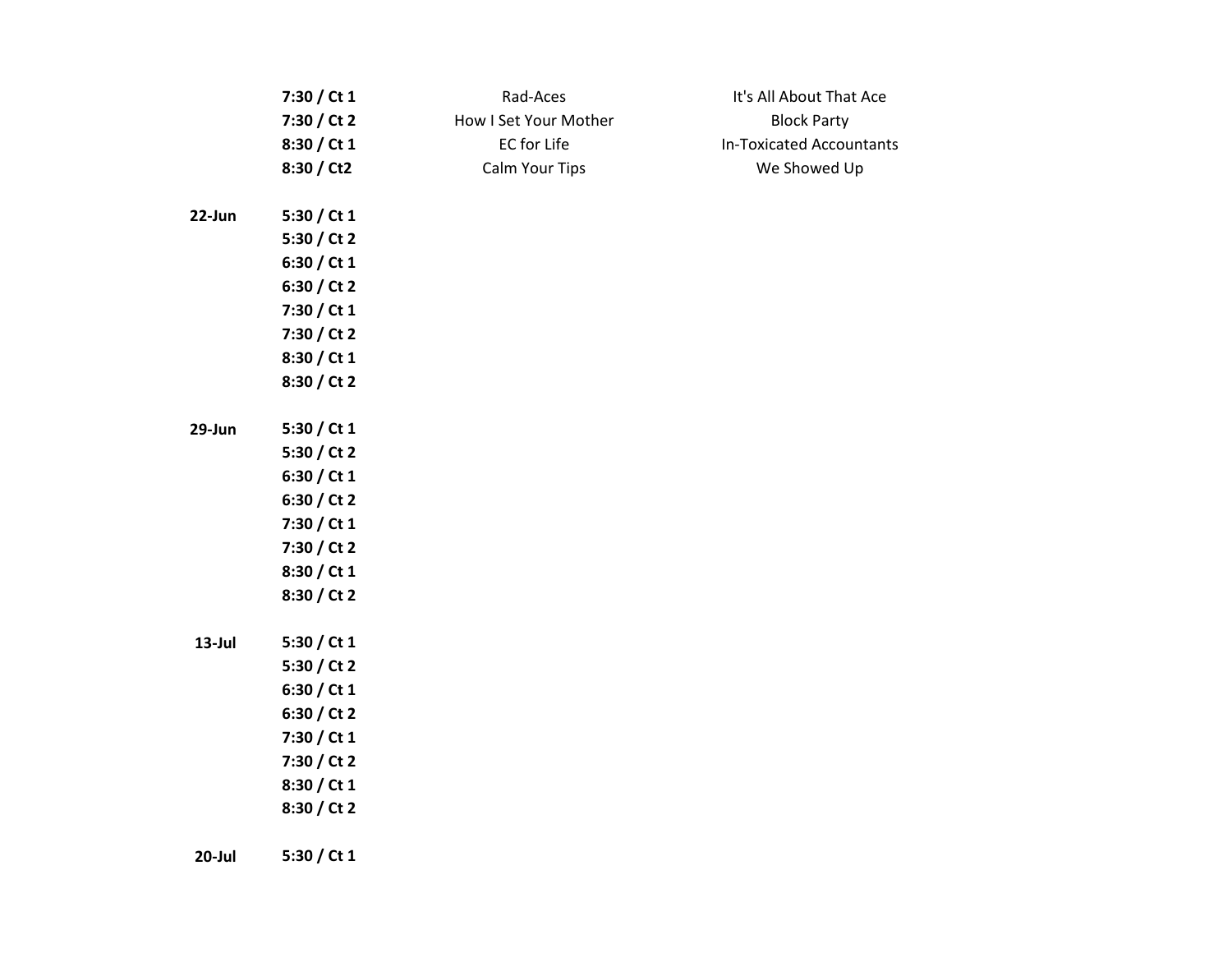|           | 5:30 / Ct 2 |                 |                 |
|-----------|-------------|-----------------|-----------------|
|           | 6:30 / Ct 1 |                 |                 |
|           | 6:30 / Ct 2 |                 |                 |
|           | 7:30 / Ct 1 |                 |                 |
|           | 7:30 / Ct 2 |                 |                 |
|           | 8:30 / Ct 1 |                 |                 |
|           | 8:30 / Ct 2 |                 |                 |
|           |             |                 |                 |
| $27$ -Jul | 5:30 / Ct 1 |                 |                 |
|           | 5:30 / Ct 2 |                 |                 |
|           | 6:30 / Ct 1 |                 |                 |
|           | 6:30 / Ct 2 |                 |                 |
|           | 7:30 / Ct 1 |                 |                 |
|           | 7:30 / Ct 2 |                 |                 |
|           | 8:30 / Ct 1 |                 |                 |
|           | 8:30 / Ct 2 |                 |                 |
|           |             |                 |                 |
| 3-Aug     | 5:30 / Ct 1 |                 |                 |
|           | 5:30 / Ct 2 |                 |                 |
|           | 6:30 / Ct 1 |                 |                 |
|           | 6:30 / Ct 2 |                 |                 |
|           | 7:30 / Ct 1 |                 |                 |
|           | 7:30 / Ct 2 |                 |                 |
|           | 8:30 / Ct 1 |                 |                 |
|           | 8:30 / Ct 2 |                 |                 |
|           |             |                 |                 |
| 10-Aug    | 5:30 / Ct 1 | <b>Playoffs</b> | <b>Playoffs</b> |
|           | 5:30 / Ct 2 |                 |                 |
|           | 6:30 / Ct 1 |                 |                 |
|           | 6:30 / Ct 2 |                 |                 |
|           | 7:30 / Ct 1 |                 |                 |
|           | 7:30 / Ct 2 |                 |                 |
|           | 8:30 / Ct 1 |                 |                 |